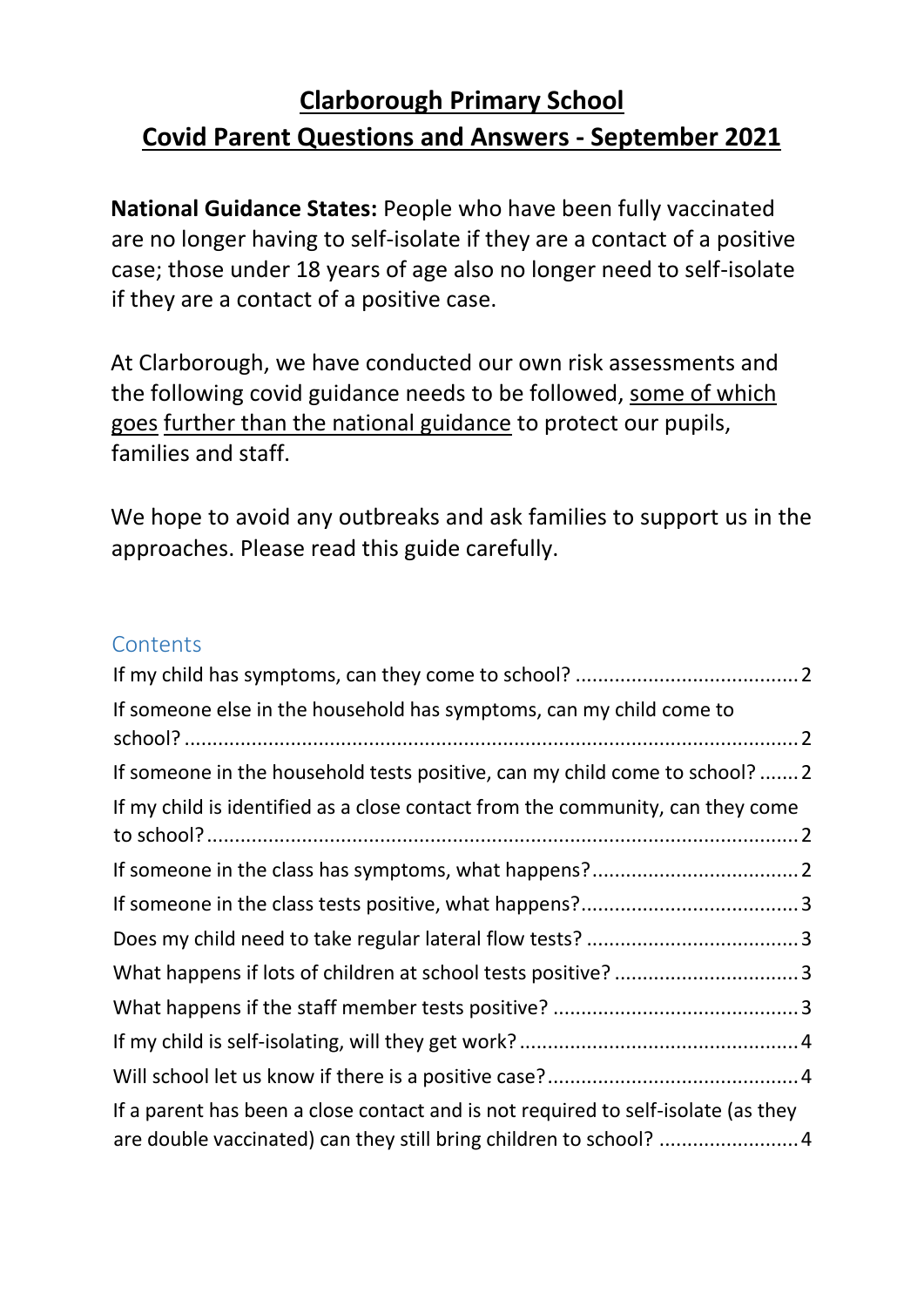## <span id="page-1-0"></span>If my child has symptoms, can they come to school?

No. They should remain at home. The child with symptoms should get a PCR test. If positive, they will need to self-isolate for a full 10 days. If negative and they are well, they can then return to school.

#### <span id="page-1-1"></span>If someone else in the household has symptoms, can my child come to school?

Yes, the child can continue to attend school if they have no symptoms. The person with symptoms should get a test and should self-isolate while they wait for the result.

### <span id="page-1-2"></span>If someone in the household tests positive, can my child come to school?

Yes. If the child then shows symptoms, you should get a PCR test for them.

# <span id="page-1-3"></span>If my child is identified as a close contact from the community, can they come to school?

Yes, if they do not have symptoms. The child should get a PCR test straight away. Although they can continue coming to school, parents may prefer to keep the child off until the PCR result comes back.

### <span id="page-1-4"></span>If someone in the class has symptoms, what happens?

The child will be sent home and must get a PCR test and self-isolate while waiting for the results. The other children in the class will continue to attend school.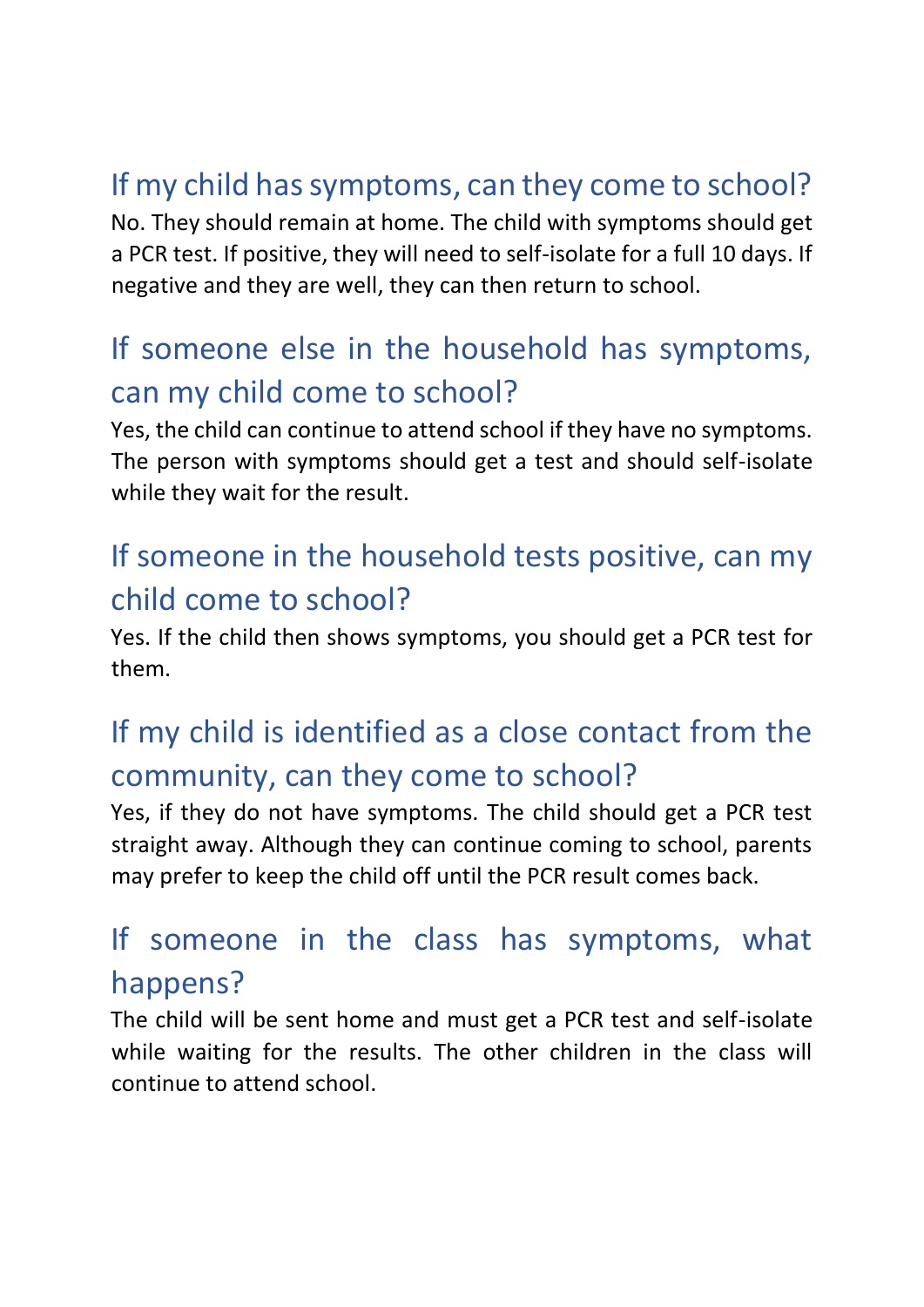### <span id="page-2-0"></span>If someone in the class tests positive, what happens?

That child will self-isolate for 10 days and the family should receive a call from NHS test and trace.

All other children in the class can continue to attend school. Parents will be informed that there is a positive case in the class and should remain vigilant to any developing symptoms for their child. Information on close contacts will be shared with NHS test and trace. *Please note: This is an enhanced measure based on the school risk assessment to protect pupils and staff.* 

## <span id="page-2-1"></span>Does my child need to take regular lateral flow tests?

No, this is not a requirement for primary schools, however, if your families would like to do this then that is fine. We would encourage all adults to take regular (twice a week) lateral flow device tests to help identify early onset of covid.

## <span id="page-2-2"></span>What happens if lots of children at school tests positive?

If this happens, we will involve our local health protection team and they will advise us if any additional action is required, such as implementing elements of our outbreak management plan. This may include wider testing or targeted closures of certain groups or classes or the introduction of class bubbles.

#### <span id="page-2-3"></span>What happens if the staff member tests positive?

The staff member will self-isolate for 10 days. They children will either be taught by a cover member of staff or supply teacher; if the teacher is well enough, they may be able to teacher remotely into the classroom. If the teacher is unwell, they will not be teaching remotely and will be resting and recovering.